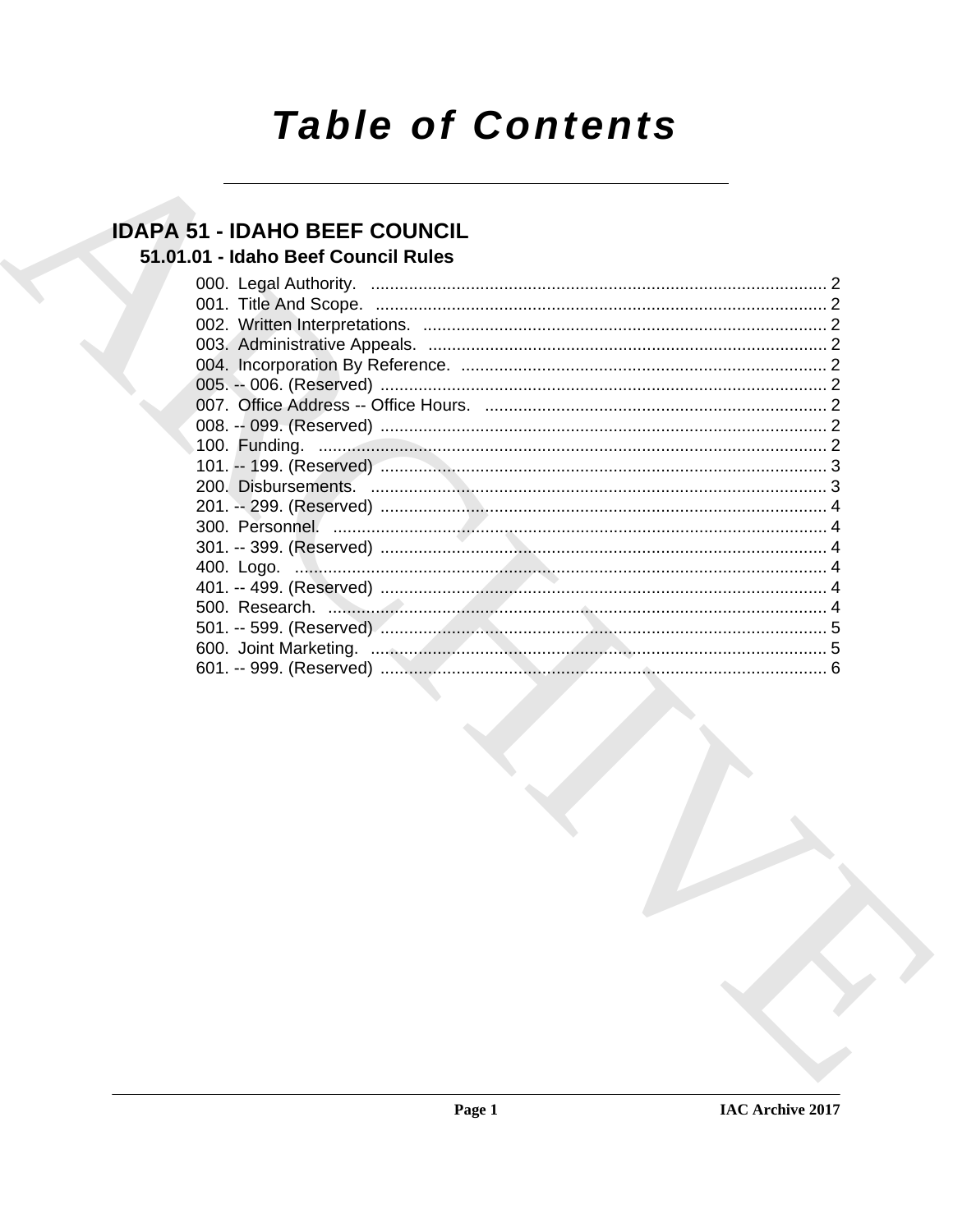#### **IDAPA 51 TITLE 01 CHAPTER 01**

### **IDAPA 51 - IDAHO BEEF COUNCIL**

#### **51.01.01 - IDAHO BEEF COUNCIL RULES**

#### <span id="page-1-2"></span><span id="page-1-1"></span>**000. LEGAL AUTHORITY.**

The Idaho Beef Council is authorized under Section 25-2906(9), Idaho Code, to adopt rules concerning the administration of the Beef Promotion Act. (7-1-93) administration of the Beef Promotion Act.

#### <span id="page-1-3"></span>**001. TITLE AND SCOPE.**

These rules shall be cited in full as IDAPA 51.01.01, "Idaho Beef Council Rules," Title 01, Chapter 01. These rules provide for a coordinated federal and state program of beef promotion and research funded by a one dollar and fifty cents (\$1.50) assessment on each head of cattle marketed in the state of Idaho. (3-29-10)

#### <span id="page-1-4"></span>**002. WRITTEN INTERPRETATIONS.**

In accordance with Section 67-5201(19)(b)(iv), Idaho Code, this agency has written statements which pertain to the interpretation of the rules of this chapter, or to the documentation of compliance with the rules of this chapter. These documents are available for public inspection and copying at cost in the office of the Idaho Beef Council. (7-1-93)

#### <span id="page-1-5"></span>**003. ADMINISTRATIVE APPEALS.**

<span id="page-1-0"></span>**CHAPTER 01**<br>
ST.D (14) **CHAPTER 01**<br>
ST.D (14) **CHAPTER COUNCIL**<br>
ST.D (14) **CHAPTER COUNCIL**<br>
ST.D (14) **CHAPTER COUNCIL EST**<br>
THE USIN AND SCOPE **ARCHIVE CONTINUES**<br>
SERVICE AND SCOPE **ARCHIVE CONTINUES**<br>
SERVICE AND S All contested cases shall be governed by the procedures set forth by the National Beef Promotion and Research Order, 7 CFR 1260, issued by the United States Department of Agriculture. All written communications and documents that are intended to be part of an official record for a decision in a contested case must be filed with the Executive Director of the Idaho Beef Council. All such documents are considered filed when the original and one (1) copy of each document is received by the Executive Director of the Idaho Beef Council.

#### <span id="page-1-6"></span>**004. INCORPORATION BY REFERENCE.**

The Idaho Beef Council operates under the rules and regulations of the National Beef Promotion and Research Order. 7 CFR 1260 (Federal Register July 18, 1986). (3-29-10)

#### <span id="page-1-7"></span>**005. -- 006. (RESERVED)**

#### <span id="page-1-8"></span>**007. OFFICE ADDRESS -- OFFICE HOURS.**

The Idaho Beef Council is located at 1951 W. Frederic Lane, Boise, Idaho, 83705, telephone (208) 376-6004, FAX (208) 376-6002. The Idaho Beef Council office is open from 8 a.m. to 5 p.m., Monday through Friday. (4-6-05)  $(208)$  376-6002. The Idaho Beef Council office is open from 8 a.m. to 5 p.m., Monday through Friday.

#### <span id="page-1-9"></span>**008. -- 099. (RESERVED)**

<span id="page-1-10"></span>**100. FUNDING.**

#### <span id="page-1-12"></span><span id="page-1-11"></span>**01. Assessments**. (7-1-93)

**a.** Each producer shall pay an assessment of one dollar and fifty cents (\$1.50) per head of cattle at the cattle are sold. This assessment consists of: (3-29-10) time the cattle are sold. This assessment consists of:

i. One dollar (\$1) required by the National Beef Promotion and Research Order, and (3-29-10)

ii. Fifty cents (\$.50) authorized by Section 25-2907(1), Idaho Code. (3-29-10)

**b.** Producers selling or marketing cattle in interstate commerce will pay only one (1) assessment per individual sale of cattle. When cattle leave Idaho for the purpose of sale or slaughter, the assessment will be made at the time of brand inspection. When cattle leave Idaho for feeding or pasture where no change of ownership occurs, the promotion assessment will not be made. (7-1-93)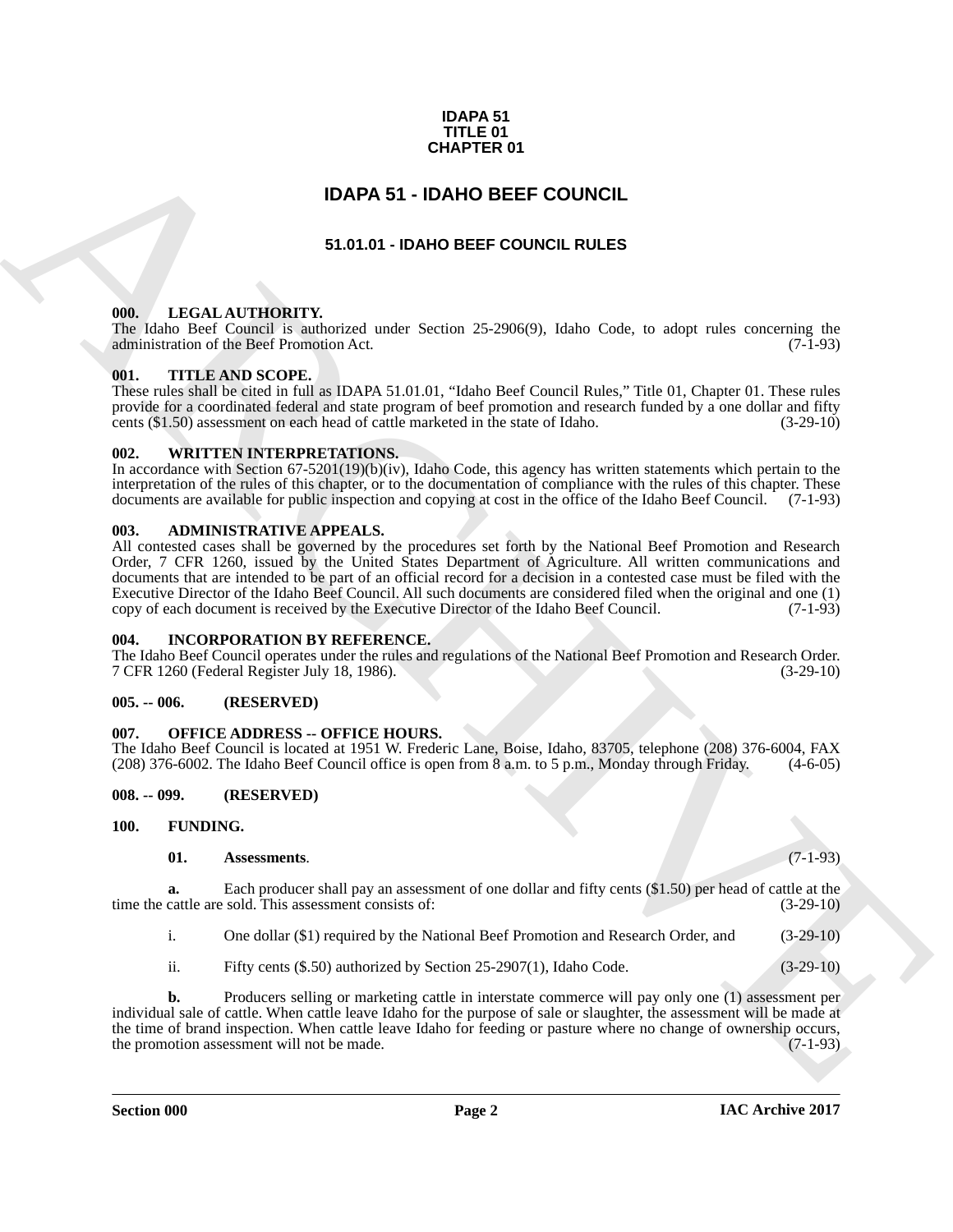| <b>IDAHO ADMINISTRATIVE CODE</b> | <b>IDAPA 51.01.01</b>           |
|----------------------------------|---------------------------------|
| <b>Idaho Beef Council</b>        | <b>Idaho Beef Council Rules</b> |

<span id="page-2-6"></span><span id="page-2-5"></span>

| 03. | Refunds. |  |  | $(3-29-10)$ |
|-----|----------|--|--|-------------|
|-----|----------|--|--|-------------|

|  | Name and address of the producer; |  | $(3-29-10)$ |  |
|--|-----------------------------------|--|-------------|--|
|--|-----------------------------------|--|-------------|--|

| <b>Idaho Beef Council</b> |                                                                                                                                                                                                                                                                                                                                                                                                                                                                                                                                                                                                                                                                                                                                                                                                                                     | <b>Idaho Beef Council Rules</b> |  |
|---------------------------|-------------------------------------------------------------------------------------------------------------------------------------------------------------------------------------------------------------------------------------------------------------------------------------------------------------------------------------------------------------------------------------------------------------------------------------------------------------------------------------------------------------------------------------------------------------------------------------------------------------------------------------------------------------------------------------------------------------------------------------------------------------------------------------------------------------------------------------|---------------------------------|--|
| c.                        | When cattle enter Idaho for sale or slaughter, the assessment will be made only if the assessment<br>has not been paid when the cattle left their state of origin. These cattle will be assessed by the Idaho Brand Inspector,<br>but they will be considered cattle from their state of origin. All assessments will be remitted to the Idaho Beef<br>Council, with these cattle indicated by their state of origin. The Idaho Beef Council will pay to the originating state<br>the assessments due them in a timely manner after payment has been received from the State Brand Inspector.                                                                                                                                                                                                                                       | $(7-1-93)$                      |  |
|                           | The assessment implemented by this rule does not apply to the seller of cattle if the seller certifies<br>that the seller's only share in the proceeds of a sale of cattle or beef is a sales commission, handling fee or other<br>service fee; or if the seller certifies that he acquired ownership of cattle to facilitate the transfer of ownership of such<br>cattle to a third party, establishes that such cattle are being resold not later than ten (10) days from the date on which<br>the person acquired ownership and certifies that the assessment was collected from the seller when the person<br>acquired ownership. A completed certificate of "non-producer status" must be given to the brand inspector or his<br>agent at the time of inspection. If no certificate is produced the assessment will be levied. | $(7-1-93)$                      |  |
| 02.                       | <b>Collection.</b> The State Brand Inspector shall collect the assessment in addition to and at the same<br>time and manner as the fee charged for state brand inspection. The assessment will be submitted each month to the<br>Beef Council, less collection fee. In addition, the State Brand Inspector will submit monthly, a written accounting of<br>total number of head marketed, number of cattle assessed and not assessed (along with copies of the appropriate non-<br>producer exemption forms), total collections, and state of origin documentation.                                                                                                                                                                                                                                                                 | $(3-29-10)$                     |  |
| 03.                       | Refunds.                                                                                                                                                                                                                                                                                                                                                                                                                                                                                                                                                                                                                                                                                                                                                                                                                            | $(3-29-10)$                     |  |
| a.                        | Any person from whom an assessment is collected has the right to request a refund of not more than<br>fifty cents (\$.50) per head (Section 25-2907, Idaho Code). Refund requests must be mailed to the Idaho Beef Council<br>within ninety (90) calendar days of payment of the assessment. The refund request must include the:                                                                                                                                                                                                                                                                                                                                                                                                                                                                                                   | $(3-29-10)$                     |  |
| i.                        | Name and address of the producer;                                                                                                                                                                                                                                                                                                                                                                                                                                                                                                                                                                                                                                                                                                                                                                                                   | $(3-29-10)$                     |  |
| ii.                       | Name and address of the entity collecting the assessment (brand inspector or livestock market);                                                                                                                                                                                                                                                                                                                                                                                                                                                                                                                                                                                                                                                                                                                                     | $(3-29-10)$                     |  |
| iii.                      | Number of head on which a refund is requested;                                                                                                                                                                                                                                                                                                                                                                                                                                                                                                                                                                                                                                                                                                                                                                                      | $(3-29-10)$                     |  |
| iv.                       | Total amount of refund requested;                                                                                                                                                                                                                                                                                                                                                                                                                                                                                                                                                                                                                                                                                                                                                                                                   | $(3-29-10)$                     |  |
| V.                        | Date of assessment;                                                                                                                                                                                                                                                                                                                                                                                                                                                                                                                                                                                                                                                                                                                                                                                                                 | $(3-29-10)$                     |  |
| vi.                       | Producer's signature; and                                                                                                                                                                                                                                                                                                                                                                                                                                                                                                                                                                                                                                                                                                                                                                                                           | $(3-29-10)$                     |  |
| vii.                      | Proof of payment of the assessment (such as the brand inspection slip).                                                                                                                                                                                                                                                                                                                                                                                                                                                                                                                                                                                                                                                                                                                                                             | $(3-29-10)$                     |  |
| D.                        | The Idaho Beef Council will process the requested refunds on a calendar quarterly basis. Any<br>refund request that is received by the Idaho Beef Council less than fifteen (15) days from the end of the calendar<br>quarter shall be paid at the end of the next quarter.                                                                                                                                                                                                                                                                                                                                                                                                                                                                                                                                                         | $(3-29-10)$                     |  |
| $101. - 199.$             | (RESERVED)                                                                                                                                                                                                                                                                                                                                                                                                                                                                                                                                                                                                                                                                                                                                                                                                                          |                                 |  |
| 200.                      | DISBURSEMENTS.                                                                                                                                                                                                                                                                                                                                                                                                                                                                                                                                                                                                                                                                                                                                                                                                                      |                                 |  |
| 01.                       | <b>Collection Fee, Brand Inspector.</b> The Idaho Beef Council shall reimburse the State Brand<br>Inspector for the reasonable and necessary expenses incurred in the collection of the assessment in an amount<br>determined by the Beef Council and the State Brand Inspector, not to exceed five percent (5%) of gross collections.                                                                                                                                                                                                                                                                                                                                                                                                                                                                                              | $(7-1-93)$                      |  |
| 02.                       | National Beef Promotion and Research Board. The Idaho Beef Council shall forward fifty cents<br>(\$.50) credit per head of cattle assessed to the Cattlemen's Beef Promotion and Research Board.                                                                                                                                                                                                                                                                                                                                                                                                                                                                                                                                                                                                                                    | $(3-29-10)$                     |  |

#### <span id="page-2-0"></span>**101. -- 199. (RESERVED)**

#### <span id="page-2-4"></span><span id="page-2-3"></span><span id="page-2-2"></span><span id="page-2-1"></span>**200. DISBURSEMENTS.**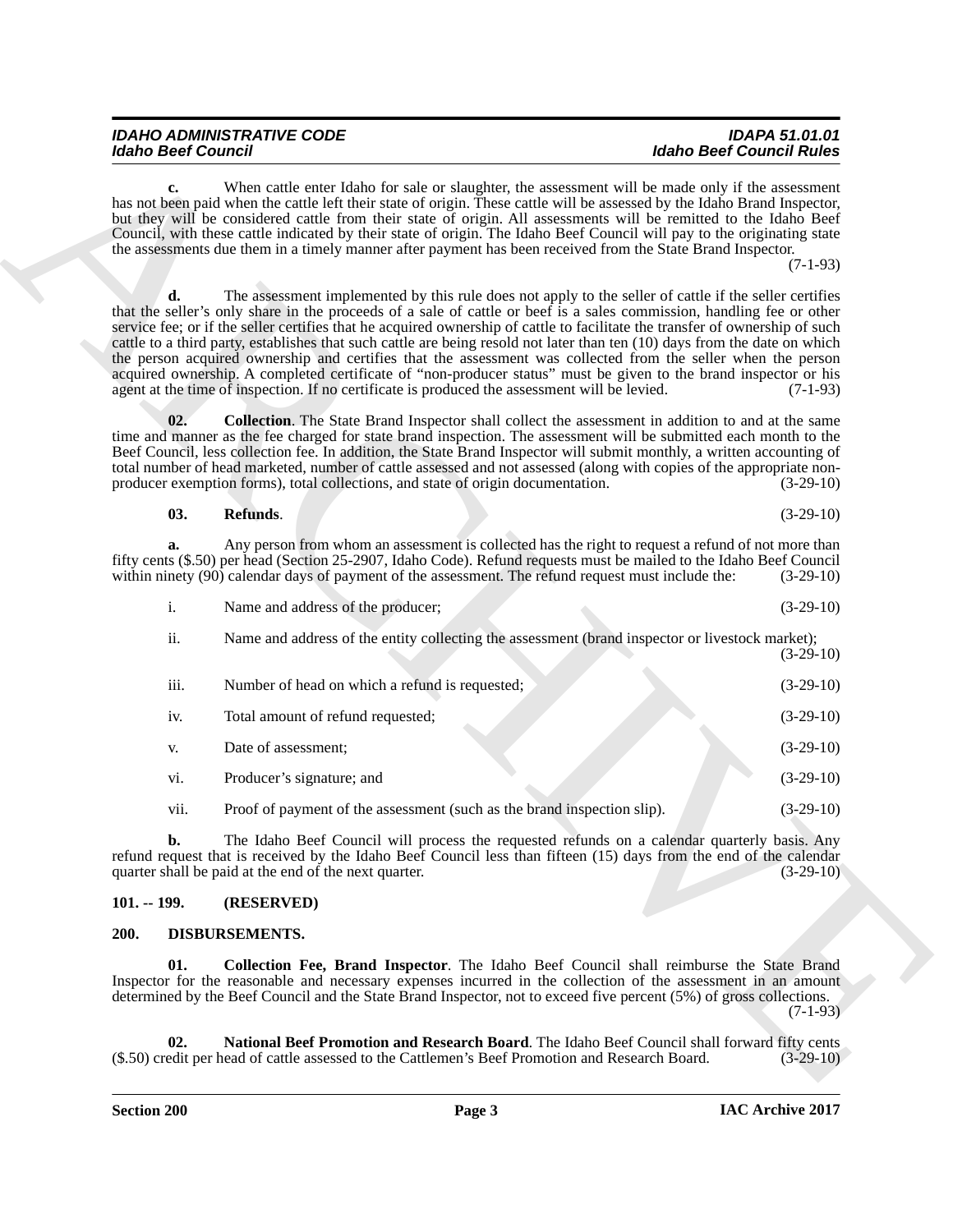#### <span id="page-3-6"></span><span id="page-3-0"></span>**201. -- 299. (RESERVED)**

#### <span id="page-3-8"></span><span id="page-3-1"></span>**300. PERSONNEL.**

#### <span id="page-3-2"></span>**301. -- 399. (RESERVED)**

#### <span id="page-3-7"></span><span id="page-3-3"></span>**400. LOGO.**

#### <span id="page-3-4"></span>**401. -- 499. (RESERVED)**

#### <span id="page-3-13"></span><span id="page-3-12"></span><span id="page-3-11"></span><span id="page-3-10"></span><span id="page-3-9"></span><span id="page-3-5"></span>**500. RESEARCH.**

| <b>Idaho Beef Council</b> | <b>Idaho Beef Council Rules</b>                                                                                                                                                                                                                                                                         |             |
|---------------------------|---------------------------------------------------------------------------------------------------------------------------------------------------------------------------------------------------------------------------------------------------------------------------------------------------------|-------------|
| 03.                       | Idaho Beef Council. Assessment funds remaining after payment of collection fee and<br>disbursement to the National Beef Promotion and Research Board shall be retained by the Idaho Beef Council and<br>used to fund its activities and operations.                                                     | $(3-29-10)$ |
| $201. - 299.$             | (RESERVED)                                                                                                                                                                                                                                                                                              |             |
| 300.                      | PERSONNEL.<br>There will be a full time administrator. The administrator's title will be "Executive Director." There will be a full time<br>secretary, hired by the Executive Director.                                                                                                                 | $(7-1-93)$  |
| $301. - 399.$             | (RESERVED)                                                                                                                                                                                                                                                                                              |             |
| LOGO.<br>400.             | As often as possible some form of the logo will be used on publications of the Beef Council.                                                                                                                                                                                                            | $(4-6-05)$  |
| $401. - 499.$             | (RESERVED)                                                                                                                                                                                                                                                                                              |             |
| <b>RESEARCH.</b><br>500.  | The Idaho Beef Council has chosen to conduct research by awarding financial grants to appropriate research<br>institutions and organizations. The criteria and procedure for awarding of research grants will be as follows: (7-1-93)                                                                   |             |
| 01.                       | Identification of Needs. The Idaho Beef Council will gather information from affiliate<br>organizations and from representatives of other interested groups concerning beef related issues that could be<br>addressed by research. The Idaho Beef Council will then prioritize the concerns identified. | $(7-1-93)$  |
| 02.                       | <b>Communication of Needs.</b> The Idaho Beef Council will submit highest priority concerns to<br>appropriate research organizations and request response to the following:                                                                                                                             | $(7-1-93)$  |
| a.                        | Does your organization have adequate resources to fully address these issues?                                                                                                                                                                                                                           | $(7-1-93)$  |
| b.                        | What related research is currently being or has been done? Would more research be of benefit, or is<br>an extension effort needed to disseminate existing information?                                                                                                                                  | $(7-1-93)$  |
| c.<br>supplement?         | Are other funds available for this project that the Idaho Beef Council could compliment or                                                                                                                                                                                                              | $(7-1-93)$  |
| 03.                       | Proposals. Interested researchers will be invited to submit proposals to the Idaho Beef Council<br>prior to April 1 of each year. The proposals shall include, but are not limited to:                                                                                                                  | $(7-1-93)$  |
| a.                        | Statement of the problem and specific objective.                                                                                                                                                                                                                                                        | $(7-1-93)$  |
| b.                        | Approach or method.                                                                                                                                                                                                                                                                                     | $(7-1-93)$  |
| c.                        | Time schedule for research and dissemination of results.                                                                                                                                                                                                                                                | $(7-1-93)$  |
| d.                        | Researchers and staff involved.                                                                                                                                                                                                                                                                         | $(7-1-93)$  |
| e.<br>Council and others. | Time schedule of, person responsible for, and method of periodic status reports to the industry, Beef                                                                                                                                                                                                   | $(7-1-93)$  |
| f.                        | Budget proposal outlining capital outlay, personnel, and materials.                                                                                                                                                                                                                                     | $(7-1-93)$  |
| g.                        | Statement of how the proposed research will be of economic benefit to the beef industry.                                                                                                                                                                                                                | $(7-1-93)$  |
| 04.                       | Selection. Projects will be selected at the discretion of the Idaho Beef Council. Priority will be                                                                                                                                                                                                      |             |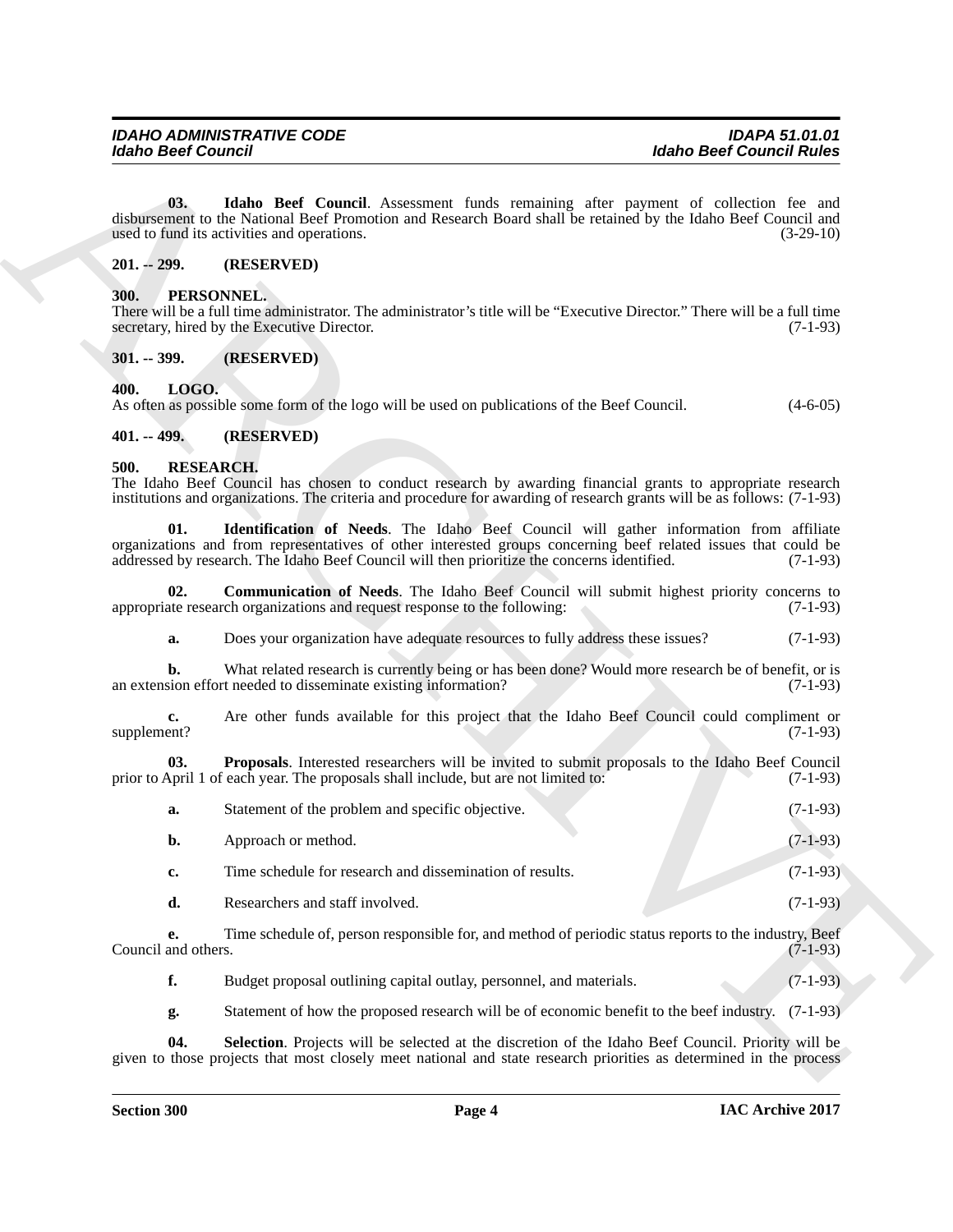described. The Idaho Beef Council will fund as many projects as the research budget allows. Selection will also be based on whether projects:

**a.** Are performed in cooperation with colleges, universities, or organizations. (7-1-93)

**b.** Use a multidisciplinary, integrated approach. (7-1-93)

**c.** Include a specific plan and timetable for dissemination of information to the beef industry. (7-1-93)

**d.** Have specific objectives that can be met in one (1) year. (Multi-year projects will be considered for on a year-to-year basis.) (7-1-93) funding on a year-to-year basis.)

<span id="page-4-10"></span>**e.** And further information that the Council, at its discretion, deems necessary. (7-1-93)

**05.** Contract. The Idaho Beef Council will enter into a contract with the researcher and institution or organization conducting the research. The IBC will deposit research funds into a specific fund established solely for the funding of selected research projects. The contract will include payment schedule based on the time of the research and the IBC cash flow policy. No payment will be made until said contract is executed. (7-1-93) research and the IBC cash flow policy. No payment will be made until said contract is executed.

**a.** The final payment for each research project will be made following the researcher's final report to cil and the industry upon completion of the project the Council and the industry upon completion of the project

**b.** The Idaho Beef Council, at its discretion, may approve an extension of specific research projects one (1) year. (7-1-93) beyond one  $(1)$  year.

#### <span id="page-4-0"></span>**501. -- 599. (RESERVED)**

#### <span id="page-4-2"></span><span id="page-4-1"></span>**600. JOINT MARKETING.**

**Exhibit Desire Countering the state of the state and process of the state and the desired Euler Counter of the Society of the Society and the Society of the Society of the Society of the Counter of the Counter of the Cou** The Idaho Beef Council may enter into joint marketing agreements with other industry organizations or commissions on a contractual basis. When the Idaho Beef Council has a cooperative marketing opportunity with branded or generic products that have compatible marketing objectives and strategies, each prospective tie-in partner and each joining project will be evaluated on its own merit by the Idaho Beef Council staff and Board of Directors. In general, the following criteria will be used to evaluate potential tie-in partners and products. (7-1-93)

<span id="page-4-8"></span><span id="page-4-7"></span><span id="page-4-6"></span>**01. Objectives**. The potential cooperator must have objectives compatible with or similar to the IBC.

(7-1-93)

**02. Impact**. A potential joint project should extend or increase the impact of IBC programs already funded, rather than diffusing resources. The IBC will avoid adding its financial resources to programs that are already funded or that are likely to be funded by another party. (7-1-93) funded or that are likely to be funded by another party.

**03. Integrated Strategies**. The IBC's established marketing strategies and product positioning must be retained and integrated into the joint project. (7-1-93)

<span id="page-4-9"></span>**04.** Visibility. The visibility of beef and the IBC in a joint project must be assured at an acceptable (7-1-93) level. (7-1-93)

<span id="page-4-5"></span>**05. Credibility**. Credibility of the tie-in and perceived image of that product (with consumers as well as the distribution and retail trade) must be considered in relation to healthfulness, price, quality, prestige, etc.

(7-1-93)

<span id="page-4-4"></span>**06.** Competitive Position. The competitive position of a potential tie-in product with beef should be considered. (7-1-93) considered. (7-1-93)

<span id="page-4-3"></span>**07. Compatibility**. Compatibility of beef and the tie-in partner or product as perceived by IBC should always be considered. (7-1-93) investors should always be considered.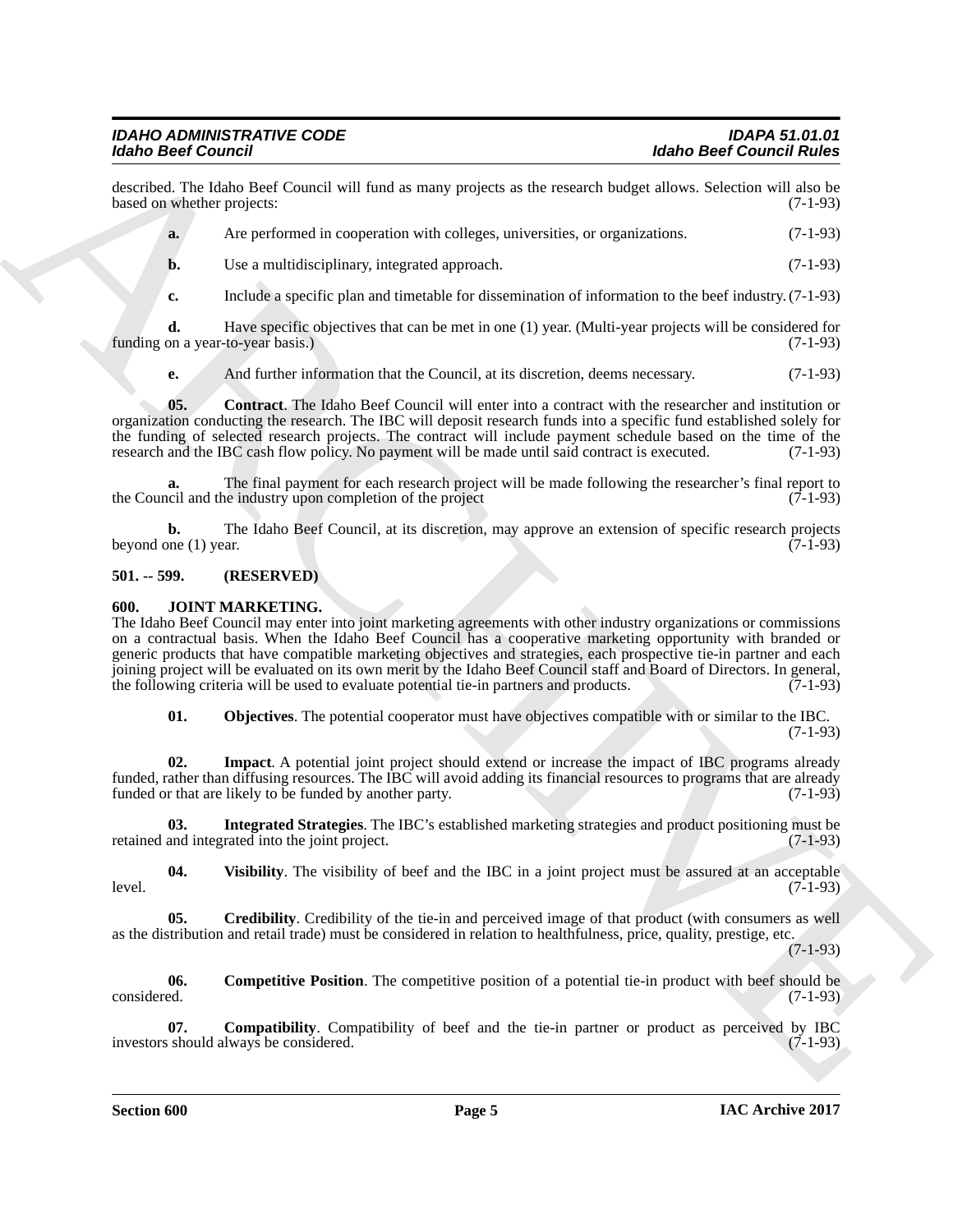ARCHIVE **08. Timing**. Ample lead time is necessary since planning, approval and execution of a joint project usually takes more time than individually funded projects. (7-1-93)

<span id="page-5-1"></span><span id="page-5-0"></span>**601. -- 999. (RESERVED)**